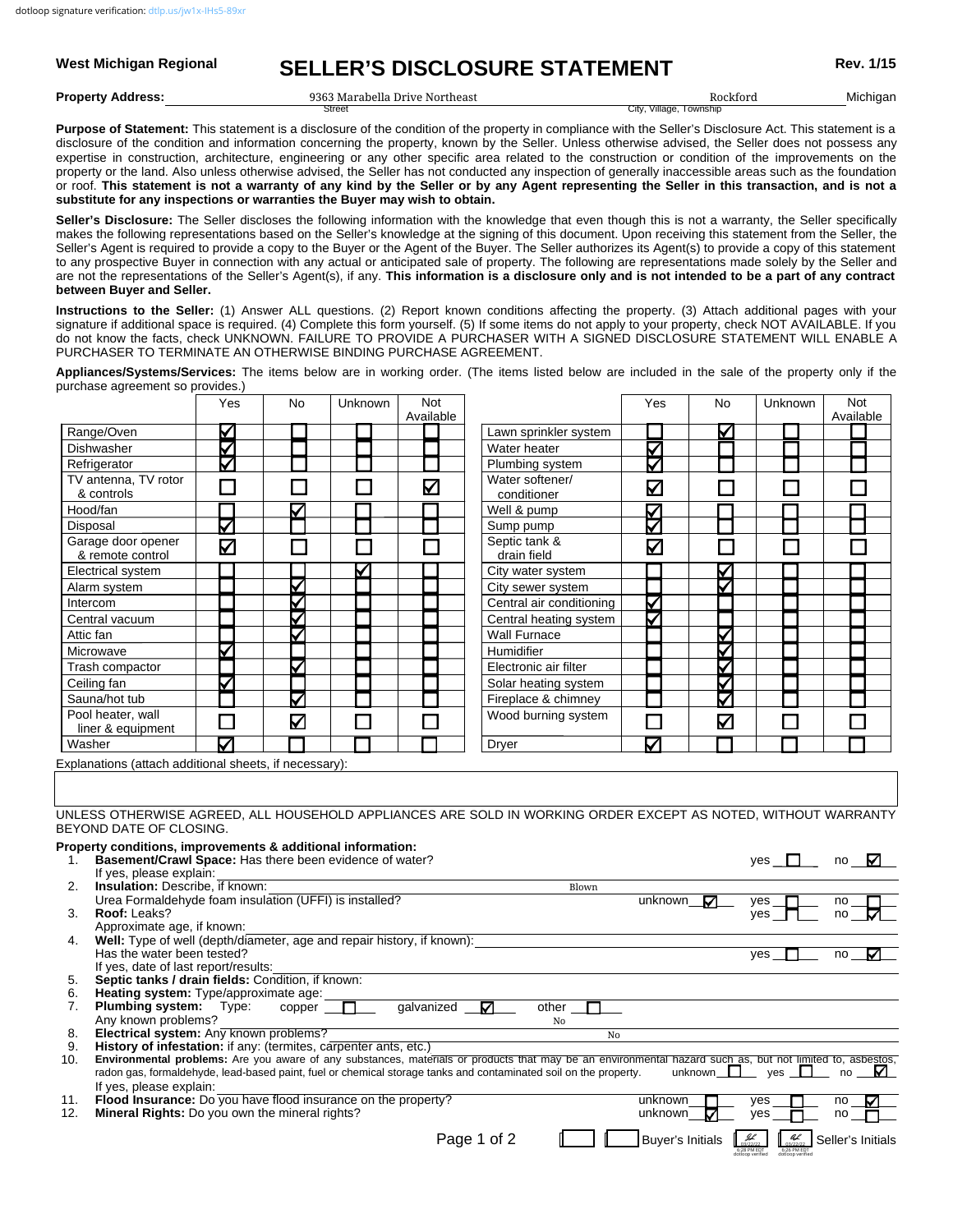#### **Seller's Disclosure Statement**

| <b>Property Address:</b> | 9363 Marabella Drive Northeast | Rockford                | Michigan |
|--------------------------|--------------------------------|-------------------------|----------|
|                          | Street                         | City, Village, Township |          |

unknown  $\Box$  yes  $\Box$  no

unknown  $\Box$  yes  $\Box$  no

unknown  $\Box$  yes  $\Box$  no

☑

☑

unknown  $\Box$  ves  $\Box$  no

unknown  $\Box$  yes  $\Box$  no unknown  $\Box$  yes  $\Box$  no unknown  $\Box$  yes  $\Box$  no unknown  $\Box$  yes  $\Box$  no

unknown  $\Box$  yes  $\Box$  no unknown  $\Box$  ves  $\Box$  no

unknown  $\Box$  yes  $\Box$  no

**Other Items:** Are you aware of any of the following:

- 1. Features of the property shared in common with adjoining landowners such as walls, fences, roads, driveways or other features whose use or responsibility for maintenance may have an effect on the property?
- 2. Any encroachments, easements, zoning violations or nonconforming uses?
- 3. Any "common areas" (facilities like pools, tennis courts, walkways or other areas co-owned with others) or a homeowners association that has any authority over the property?
- 4. Structural modifications, alterations or repairs made without necessary permits or licensed contractors?
- 5. Settling, flooding, drainage, structural or grading problems?
- 6. Major damage to the property from fire, wind, floods or landslides?
- 7. Any underground storage tanks?
- 8. Farm or farm operation in the vicinity; or proximity to a landfill, airport, shooting range, etc.?
- 9. Any outstanding utility assessments or fees, including any natural gas main extension surcharge?
- 10. Any outstanding municipal assessments or fees?
- 11. Any pending litigation that could affect the property or the Seller's right to convey the property?

If the answer to any of these questions is yes, please explain. Attach additional sheets, if necessary:

Propane tank is underground. There is a farm field behind the house. There is a homeowner's association.

| The Seller has lived in the residence on the property from | 08/26/2019 | (date) to | 03/22/2022 | (date). |
|------------------------------------------------------------|------------|-----------|------------|---------|
| The Seller has owned the property since                    | 8/26/2019  | (date).   |            |         |

The Seller has indicated above the condition of all items based on information known to the Seller. If any changes occur in the structural/ mechanical/appliance systems of this property from the date of this form to the date of closing, Seller will immediately disclose the changes to Buyer. In no event shall the parties hold the Broker liable for any representations not directly made by the Broker or Broker's Agent.

Seller certifies that the information in this statement is true and correct to the best of the Seller's knowledge as of the date of Seller's signature.

#### **BUYER SHOULD OBTAIN PROFESSIONAL ADVICE AND INSPECTIONS OF THE PROPERTY TO MORE FULLY DETERMINE THE CONDITION OF THE PROPERTY. THESE INSPECTIONS SHOULD TAKE INDOOR AIR AND WATER QUALITY INTO ACCOUNT, AS WELL AS ANY EVIDENCE OF UNUSUALLY HIGH LEVELS OF POTENTIAL ALLERGENS, INCLUDING, BUT NOT LIMITED TO, HOUSEHOLD MOLD, MILDEW, AND BACTERIA.**

BUYERS ARE ADVISED THAT CERTAIN INFORMATION COMPILED PURSUANT TO THE SEX OFFENDERS REGISTRATION ACT, 1994 PA 295, MCL 28.721 TO 28.732, IS AVAILABLE TO THE PUBLIC. BUYERS SEEKING SUCH INFORMATION SHOULD CONTACT THE APPROPRIATE LOCAL LAW ENFORCEMENT AGENCY OR SHERIFF'S DEPARTMENT DIRECTLY.

BUYER IS ALSO ADVISED THAT THE STATE EQUALIZED VALUE OF THE PROPERTY, HOMESTEAD EXEMPTION INFORMATION AND OTHER REAL PROPERTY TAX INFORMATION IS AVAILABLE FROM THE APPROPRIATE LOCAL ASSESSOR'S OFFICE. BUYER SHOULD NOT ASSUME THAT BUYER'S FUTURE TAX BILLS ON THE PROPERTY WILL BE THE SAME AS THE SELLER'S PRESENT TAX BILLS. UNDER MICHIGAN LAW, REAL PROPERTY TAX OBLIGATIONS CAN CHANGE SIGNIFICANTLY WHEN PROPERTY IS TRANSFERRED.

|              | Seller Justin Lorencz                                      |      | dotloop verified<br>03/22/22 6:28 PM EDT<br>BPUE-HQSC-DQN8-DP72 | Date            |
|--------------|------------------------------------------------------------|------|-----------------------------------------------------------------|-----------------|
|              | Seller <i>Amanda Lorencz</i>                               |      | dotloop verified<br>03/22/22 6:26 PM EDT<br>2SQU-YQOF-SPKV-RNYX | Date 03/22/2022 |
|              | Buyer has read and acknowledges receipt of this statement. |      |                                                                 |                 |
| <b>Buyer</b> |                                                            | Date |                                                                 | Time            |
| <b>Buyer</b> |                                                            | Date |                                                                 | Time            |

Disclaimer: This form is provided as a service of the REALTOR® Associations that comprise the West Michigan Regional Forms Committee. Please review both the form and details of the particular transaction to ensure that each section is appropriate for the transaction. The REALTOR® Associations that comprise the West Michigan Regional Forms Committee are not responsible for use or misuse of the form for misrepresentation or for warranties made in connection with the form.

Page 2 of 2 Form #38 Rev. Date 1/15 © Copyright, West Michigan REALTOR® Boards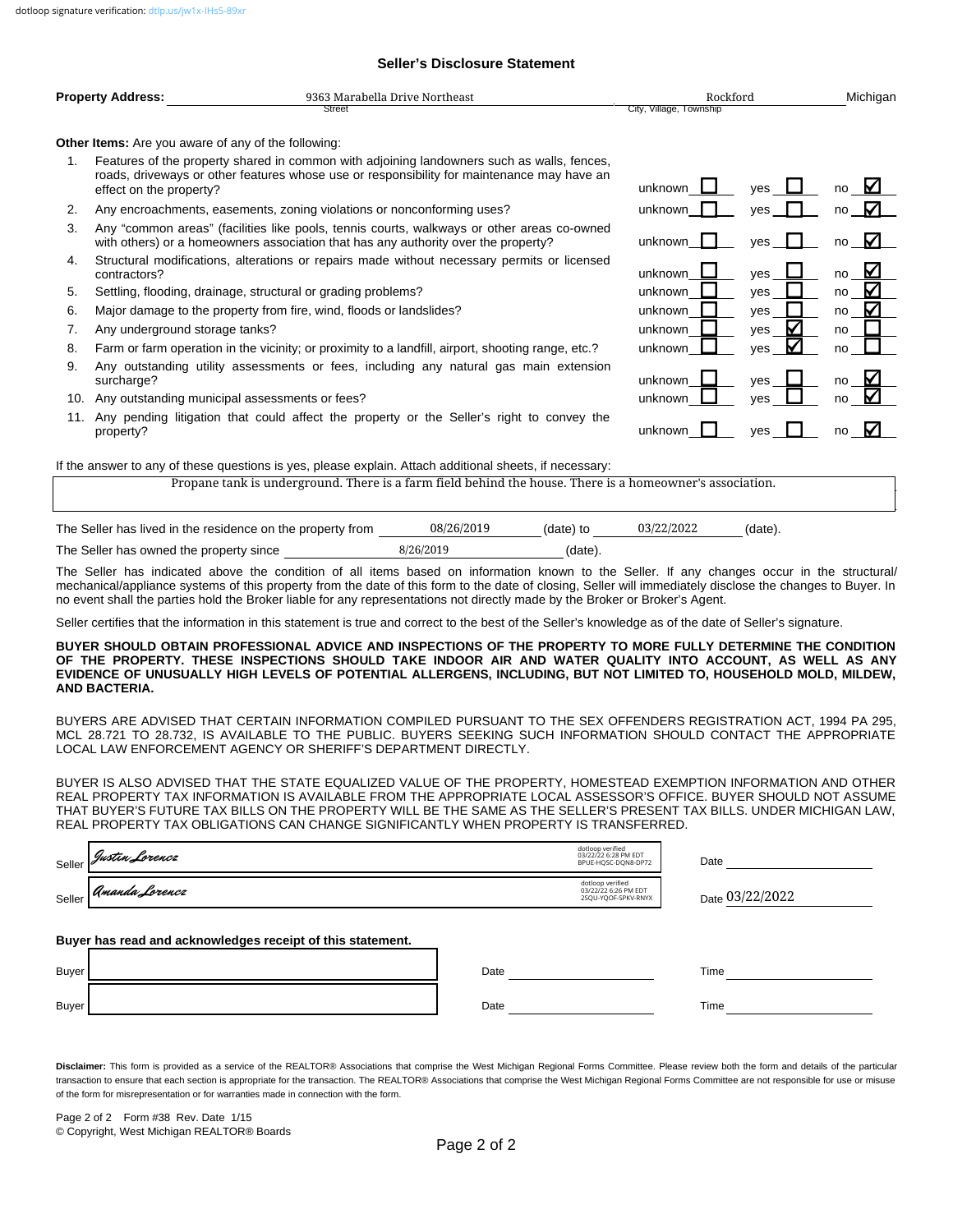### **If built in 1978 or later, complete SECTION #1. If built prior to 1978, complete SECTION #2. Addendum to West Michigan Regional Purchase Agreement Disclosure of Information on Lead-Based Paint and/or Lead-Based Paint Hazards**

| <b>SECTION #1:</b>                                                                                                                                                                                                                     |                                                                                                                                                   |                                                                                                              |                                                                                                                                                                                                                                                                                                                                                                                                                                                                                                                                                                                                                                                                                                                                                                                                                                                        |  |  |  |
|----------------------------------------------------------------------------------------------------------------------------------------------------------------------------------------------------------------------------------------|---------------------------------------------------------------------------------------------------------------------------------------------------|--------------------------------------------------------------------------------------------------------------|--------------------------------------------------------------------------------------------------------------------------------------------------------------------------------------------------------------------------------------------------------------------------------------------------------------------------------------------------------------------------------------------------------------------------------------------------------------------------------------------------------------------------------------------------------------------------------------------------------------------------------------------------------------------------------------------------------------------------------------------------------------------------------------------------------------------------------------------------------|--|--|--|
| 9363 Marabella Dr NE, Rockford<br>Seller represents and warrants that the listed property located at ________<br>was built in 1978 or later, and that therefore, the federally-mandated lead-based paint disclosure regulations do not |                                                                                                                                                   |                                                                                                              |                                                                                                                                                                                                                                                                                                                                                                                                                                                                                                                                                                                                                                                                                                                                                                                                                                                        |  |  |  |
| apply to this property.                                                                                                                                                                                                                |                                                                                                                                                   |                                                                                                              |                                                                                                                                                                                                                                                                                                                                                                                                                                                                                                                                                                                                                                                                                                                                                                                                                                                        |  |  |  |
|                                                                                                                                                                                                                                        | Date:                                                                                                                                             | Seller: Justin Lorence                                                                                       | dotloop verified<br>13/22/22 6:28 PM EDT<br>PG4F-QXEA-FHIZ-KAAT                                                                                                                                                                                                                                                                                                                                                                                                                                                                                                                                                                                                                                                                                                                                                                                        |  |  |  |
| Date: 03/22/2022                                                                                                                                                                                                                       |                                                                                                                                                   | Seller: <i>Amanda Lorencz</i>                                                                                | dotloop verified<br>03/22/22 6:26 PM EDT<br>8LXG-ZX9N-R82A-NNMW                                                                                                                                                                                                                                                                                                                                                                                                                                                                                                                                                                                                                                                                                                                                                                                        |  |  |  |
|                                                                                                                                                                                                                                        |                                                                                                                                                   |                                                                                                              |                                                                                                                                                                                                                                                                                                                                                                                                                                                                                                                                                                                                                                                                                                                                                                                                                                                        |  |  |  |
| <b>SECTION #2:</b>                                                                                                                                                                                                                     |                                                                                                                                                   |                                                                                                              |                                                                                                                                                                                                                                                                                                                                                                                                                                                                                                                                                                                                                                                                                                                                                                                                                                                        |  |  |  |
| <b>Lead Warning Statement</b>                                                                                                                                                                                                          | for possible lead-based paint hazards is recommended prior to purchase.                                                                           |                                                                                                              | Every purchaser of any interest in residential real property on which a residential dwelling was built prior to 1978 is<br>notified that such property may present exposure to lead from lead-based paint that may place young children at risk<br>of developing lead poisoning. Lead poisoning in young children may produce permanent neurological damage<br>including learning disabilities, reduced intelligence quotient, behavioral problems, and impaired memory. Lead<br>poisoning also poses a particular risk to pregnant women. The seller of any interest in residential real property is<br>required to provide the buyer with any information on lead-based paint hazards from risk assessments or inspections<br>in the seller's possession and notify the buyer of any known lead-based paint hazards. A risk assessment or inspection |  |  |  |
|                                                                                                                                                                                                                                        |                                                                                                                                                   |                                                                                                              | (initial):                                                                                                                                                                                                                                                                                                                                                                                                                                                                                                                                                                                                                                                                                                                                                                                                                                             |  |  |  |
|                                                                                                                                                                                                                                        | I. Seller's Disclosure concerning property located at                                                                                             | (a) Presence of lead-based paint and/or lead-based paint hazards (check one below):                          |                                                                                                                                                                                                                                                                                                                                                                                                                                                                                                                                                                                                                                                                                                                                                                                                                                                        |  |  |  |
|                                                                                                                                                                                                                                        |                                                                                                                                                   |                                                                                                              | $\Box$ Known lead-based paint and/or lead-based paint hazards are present in the housing (explain):                                                                                                                                                                                                                                                                                                                                                                                                                                                                                                                                                                                                                                                                                                                                                    |  |  |  |
|                                                                                                                                                                                                                                        |                                                                                                                                                   |                                                                                                              | $\Box$ Seller has no knowledge of lead-based paint and/or lead-based paint hazards in the housing.                                                                                                                                                                                                                                                                                                                                                                                                                                                                                                                                                                                                                                                                                                                                                     |  |  |  |
|                                                                                                                                                                                                                                        |                                                                                                                                                   | (b) Records and reports available to the seller (check one below):                                           |                                                                                                                                                                                                                                                                                                                                                                                                                                                                                                                                                                                                                                                                                                                                                                                                                                                        |  |  |  |
|                                                                                                                                                                                                                                        |                                                                                                                                                   |                                                                                                              | $\Box$ Seller has provided the purchaser with all available records and reports pertaining to lead-based                                                                                                                                                                                                                                                                                                                                                                                                                                                                                                                                                                                                                                                                                                                                               |  |  |  |
|                                                                                                                                                                                                                                        |                                                                                                                                                   | paint and/or lead-based paint hazards in the housing (list documents below):                                 |                                                                                                                                                                                                                                                                                                                                                                                                                                                                                                                                                                                                                                                                                                                                                                                                                                                        |  |  |  |
|                                                                                                                                                                                                                                        | the housing.                                                                                                                                      |                                                                                                              | □ Seller has no reports or records pertaining to lead-based paint and/or lead-based paint hazards in                                                                                                                                                                                                                                                                                                                                                                                                                                                                                                                                                                                                                                                                                                                                                   |  |  |  |
|                                                                                                                                                                                                                                        |                                                                                                                                                   | Seller certifies that to the best of his/her knowledge, the Seller's statements above are true and accurate. |                                                                                                                                                                                                                                                                                                                                                                                                                                                                                                                                                                                                                                                                                                                                                                                                                                                        |  |  |  |
| Date:                                                                                                                                                                                                                                  | <u> 1980 - Jan Stein, amerikansk politiker (</u>                                                                                                  | Seller:                                                                                                      |                                                                                                                                                                                                                                                                                                                                                                                                                                                                                                                                                                                                                                                                                                                                                                                                                                                        |  |  |  |
| Date:                                                                                                                                                                                                                                  |                                                                                                                                                   | Seller:                                                                                                      |                                                                                                                                                                                                                                                                                                                                                                                                                                                                                                                                                                                                                                                                                                                                                                                                                                                        |  |  |  |
|                                                                                                                                                                                                                                        | II. Agent's Acknowledgment (initial):                                                                                                             |                                                                                                              |                                                                                                                                                                                                                                                                                                                                                                                                                                                                                                                                                                                                                                                                                                                                                                                                                                                        |  |  |  |
|                                                                                                                                                                                                                                        | responsibility to ensure compliance.                                                                                                              |                                                                                                              | Agent has informed the seller of the seller's obligations under 42 U.S.C. 4852 d and is aware of his/her                                                                                                                                                                                                                                                                                                                                                                                                                                                                                                                                                                                                                                                                                                                                               |  |  |  |
|                                                                                                                                                                                                                                        |                                                                                                                                                   | Agent certifies that to the best of his/her knowledge, the Agent's statement above is true and accurate.     |                                                                                                                                                                                                                                                                                                                                                                                                                                                                                                                                                                                                                                                                                                                                                                                                                                                        |  |  |  |
| Date:                                                                                                                                                                                                                                  |                                                                                                                                                   | Agent:                                                                                                       |                                                                                                                                                                                                                                                                                                                                                                                                                                                                                                                                                                                                                                                                                                                                                                                                                                                        |  |  |  |
|                                                                                                                                                                                                                                        | III. Purchaser's Acknowledgment (initial):                                                                                                        |                                                                                                              |                                                                                                                                                                                                                                                                                                                                                                                                                                                                                                                                                                                                                                                                                                                                                                                                                                                        |  |  |  |
|                                                                                                                                                                                                                                        |                                                                                                                                                   | (a) Purchaser has received copies of all information listed above.                                           |                                                                                                                                                                                                                                                                                                                                                                                                                                                                                                                                                                                                                                                                                                                                                                                                                                                        |  |  |  |
|                                                                                                                                                                                                                                        |                                                                                                                                                   |                                                                                                              | (b) Purchaser has received the federally approved pamphlet Protect Your Family From Lead In Your Home.                                                                                                                                                                                                                                                                                                                                                                                                                                                                                                                                                                                                                                                                                                                                                 |  |  |  |
|                                                                                                                                                                                                                                        | (c) Purchaser has (check one below):                                                                                                              |                                                                                                              |                                                                                                                                                                                                                                                                                                                                                                                                                                                                                                                                                                                                                                                                                                                                                                                                                                                        |  |  |  |
| $\Box$ Received a 10-day opportunity (or other mutually agreed upon period) to conduct a risk assessment<br>or inspection of the presence of lead-based paint or lead-based paint hazards; or                                          |                                                                                                                                                   |                                                                                                              |                                                                                                                                                                                                                                                                                                                                                                                                                                                                                                                                                                                                                                                                                                                                                                                                                                                        |  |  |  |
|                                                                                                                                                                                                                                        | $\Box$ Waived the opportunity to conduct a risk assessment or inspection for the presence of lead-based<br>paint and/or lead-based paint hazards. |                                                                                                              |                                                                                                                                                                                                                                                                                                                                                                                                                                                                                                                                                                                                                                                                                                                                                                                                                                                        |  |  |  |
|                                                                                                                                                                                                                                        |                                                                                                                                                   |                                                                                                              | Purchaser certifies to the best of his/her knowledge, the Purchaser's statements above are true and accurate.                                                                                                                                                                                                                                                                                                                                                                                                                                                                                                                                                                                                                                                                                                                                          |  |  |  |
| Date:                                                                                                                                                                                                                                  |                                                                                                                                                   | Purchaser:                                                                                                   |                                                                                                                                                                                                                                                                                                                                                                                                                                                                                                                                                                                                                                                                                                                                                                                                                                                        |  |  |  |
| Date:                                                                                                                                                                                                                                  |                                                                                                                                                   | Purchaser:                                                                                                   |                                                                                                                                                                                                                                                                                                                                                                                                                                                                                                                                                                                                                                                                                                                                                                                                                                                        |  |  |  |